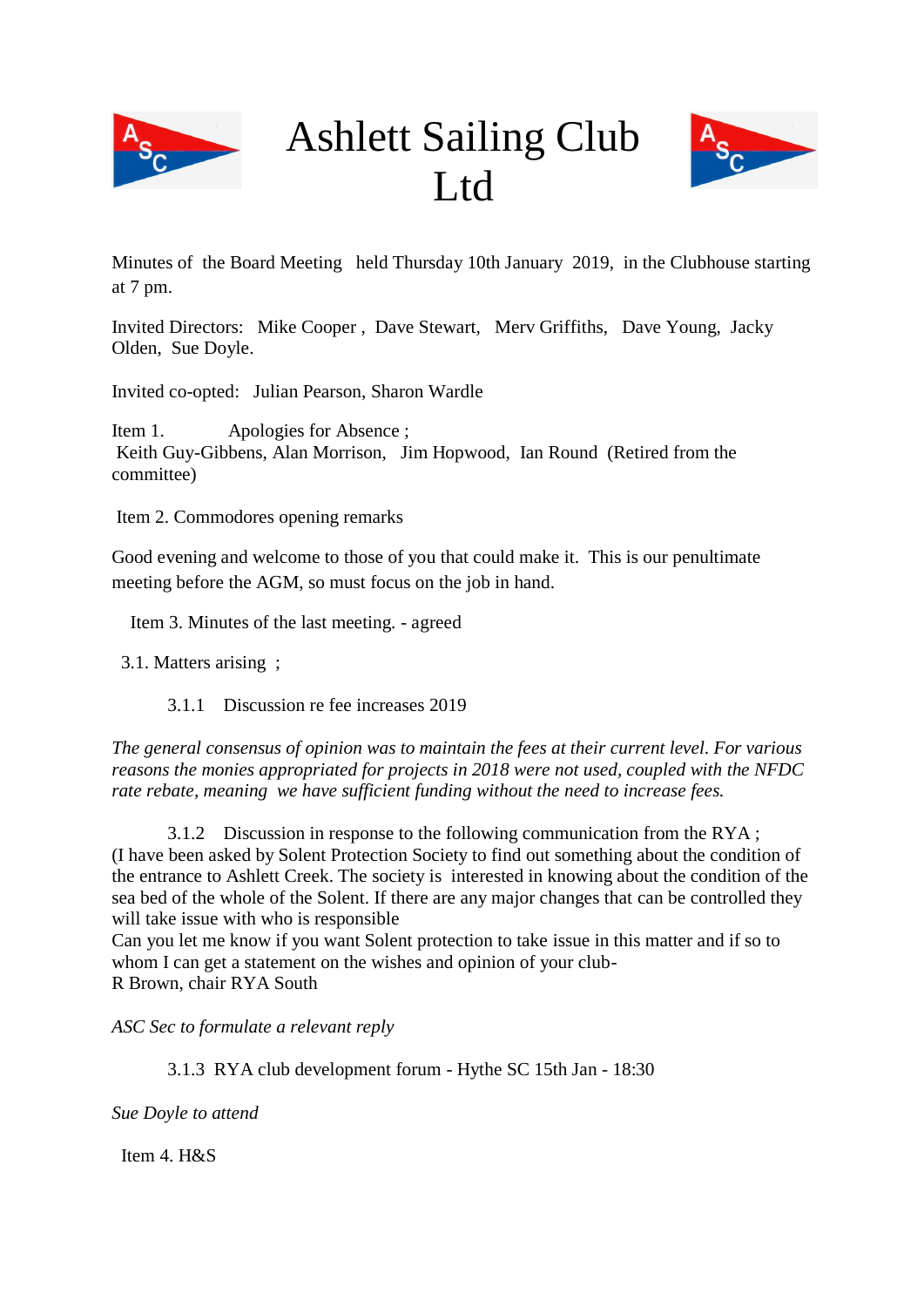- 4.1. Review the Incident Book. Nothing
- 4.2 Review First Aid Report Nothing

Item 5. Officer's Reports.

# **5.1 Commodore**

I would like to thank all of you for submitting your reports for the Annual Report. I see it as a useful tool for the membership, giving them an insight into the many aspects of the jobs we have to undertake. I am attempting to contact the printer at Brock College so that we can discuss costs. He was unavailable at the time of my call, but I hope to be able to give you an update by the time of the meeting. I would also like your agreement to spend a sum of money on the printing and postage at this time.

I suppose it is because of Christmas, but trying to make contact with individuals is proving to be difficult. I have left a detailed message with Andrew Kitcher with regards the removal of the jetty posts, but have not received any response.

I am hopeful of a meeting with Mr Drummond concerning our approach road. I know he often goes away after Christmas for a vacation, but I will make that contact in order to resolve this unpleasant situation with the previous tenants of the Jolly, and the Parish Clerk. As it is, the channel which I cut out has remained and is doing a half decent job of keeping the gateway clear.

Sharon and I have been working on the financial details for the report, and I would like it placed on record that she is doing an excellent job. She has also been working on our filing system, clearing it out, and bringing it all up to date.

As you know one of our committee members, Ian Round, has had to step down through ill health. I believe the Flag Officers and committee would join with me in wishing him and his family all the best for the future and Ian a speedy and full recovery.

I have no further news from Esso on the silt dredging of the jetty site. However, it appears they have used a drone to take photographs of the site, as they were submitted to me for comment. I have also seen a chap with a camera and clipboard at the head of the slipway taking photos and making notes. (All seen on our webcam)

We have been replacing several of the padlocks around the club as they appear to be coming to the end of their serviceable life. This is quite a costly venture as the new ones are £48 each, being re-barrelled with the barrels from our old locks. I think our members will be pleased not to have them falling apart in their hands.

Mike Cooper

# **5.2 Treasurers Report**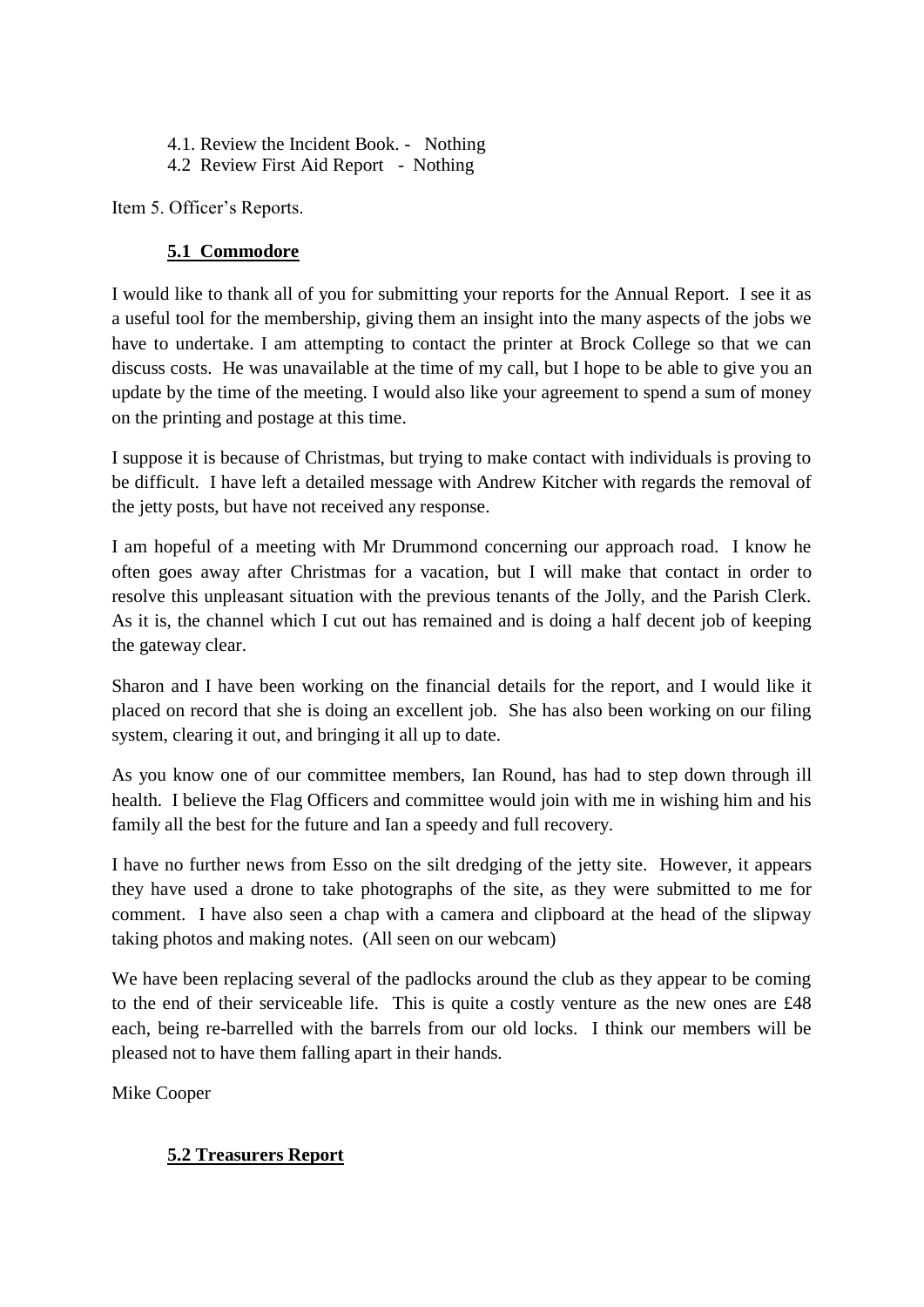# **January 2019 - figures as at 31.12.18**

Revenue of £125 (£53400) less Operating costs of £577 (£25620) gave a loss of £452 (£27780) in the month (YTD).

|                                     | <b>Income Expenditure</b> |      |
|-------------------------------------|---------------------------|------|
| <b>Utilities</b>                    |                           | £220 |
| Cleaning                            |                           | £198 |
| Membership                          |                           |      |
| Other (individual items under £200) | £125                      | £159 |

#### **UTILITIES**

Biffa (see dispute below) £144.25, Water £75.97

#### **BANK ACCOUNTS**

Nat West bank accounts - still no correspondence about online banking re: letter sent 14th Dec

NS&I Investment Account - new authorised signatory form sent - NS&I stated 2 weeks delay with paperwork.

**Note**

**Biffa**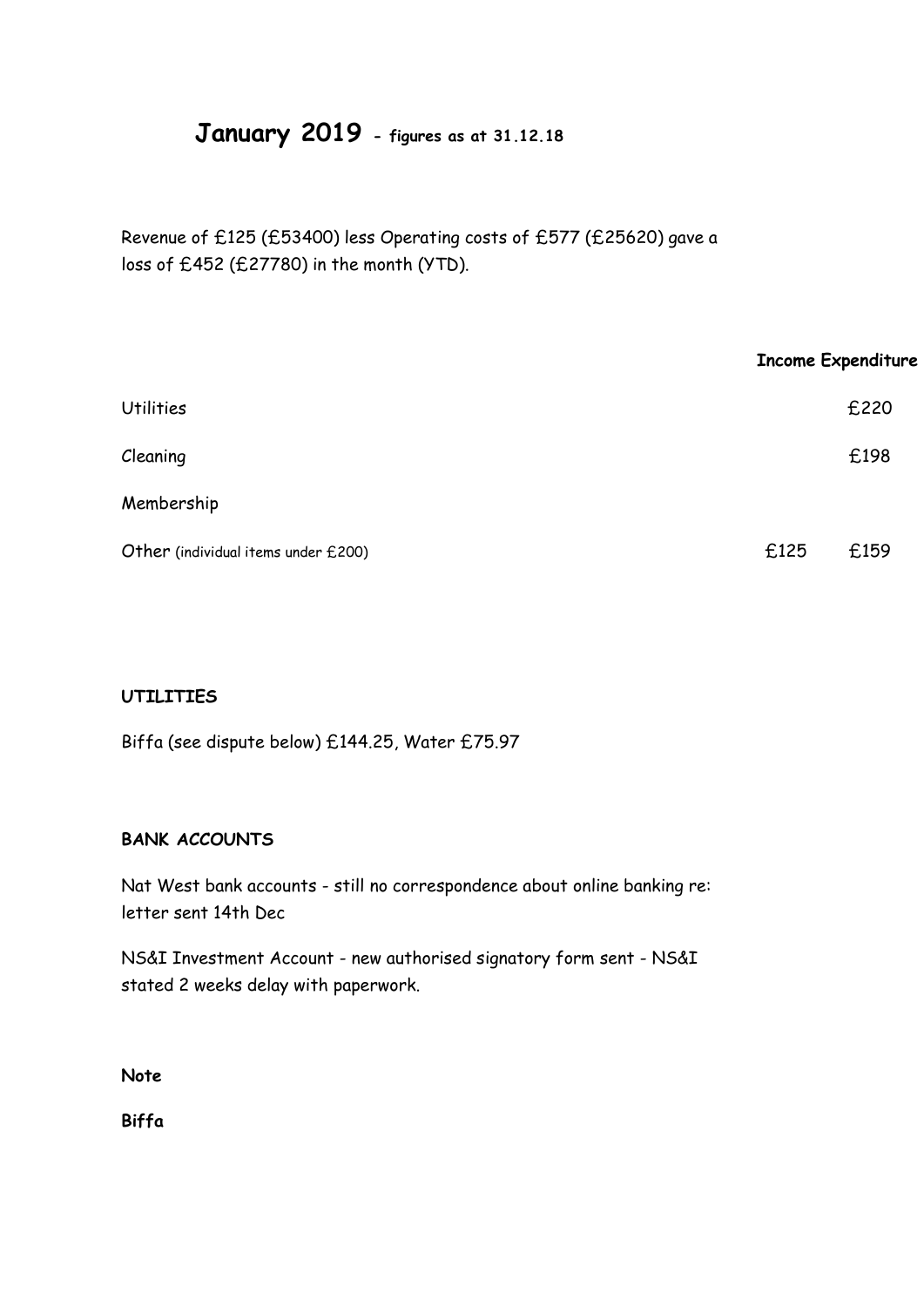Invoice states 'wasted journey' on 3rd Dec so we have now raised this query as no reason for this (Biffa have a key to enter site)

Will keep checking to see that we have been reimbursed for charge £25 plus vat.

Latest email from Alan, stated again that they had a wasted journey on the 31st Dec.

Both Alan & myself have left messages, Biffa will report to depot and advise them to remove item from future bill.

Spoke to Biffa in length about 2 bins as we are paying for both to be emptied each week.

What happens if one is not completely full? They will discuss with depot and amend contract if necessary.

#### **Flares**

#### Biffa quote £1907

Discussed with Force 4 who stated that they do a swop system - buy one, take one old flare back in for disposal.

Flare Amnesty, usually once a year. Ramora UK, generally up to 10 per person £2 average donation.

- *Hon sec will monitor their website and inform the membership when an amnesty is due in our area*

*As we do not have a PRS PPL license we are not entitled to broadcast any music, whether via the radio or other players on the premises. (We are now a business and have to conform to the Gov. rulings) .Hon Sec will look into the licensing laws and establish if we can claim an exemption.*

*We are still having great difficulties trying to communicate with our bank. Their letters to us are being returned 'not at this address'. The Commodore and Hon Treasurer are visiting the bank tomorrow (Fri) in an effort to resolve the issues. We need to progress and make the account 'internet access'.*

*Cheque to be raised for donation to Hythe Sea Scouts - Keith GG to provide*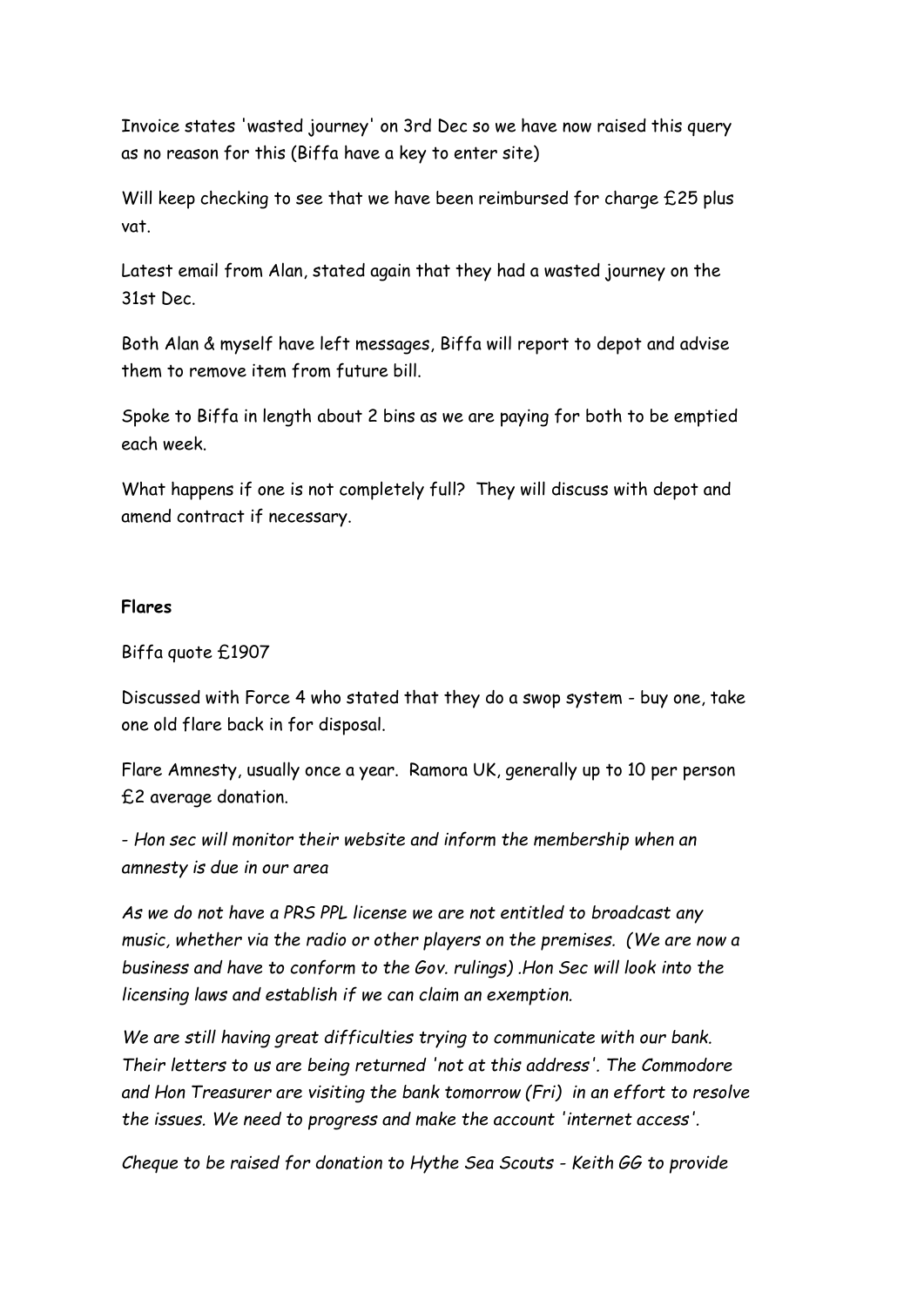*details.*

#### **5.3 Hon Secretary**

Group email sent informing all members of forthcoming AGM date, time, venue etc

Lift In - date is now 20th April

Web site - Annual statistics ; 108126 'hits', 10743 Visitors .

#### **Item 6 - Reports**

#### 6.1 **Boathouse and Creek-e News Jacky Olden**

#### **Boathouse** :

Nothing to report

#### **Creek e news -**

Creek news deferred until after the AGM as we are currently producing the ASC Ltd year book.

#### 6.2 **Compound Alan Morrison**.

We have a problem with electrics in the tractor shed and cannot use the 240V socket by the red tractor . A replacement RCD outlet double socket required. *Hon Sec to procure a replacement*

Ian Graham has done a temporary repair to the broken socket outlet adj the tractor gates. Thanks Ian

Tom - the contract electrician to be contacted to do the annual inspection of the club electrical system , and PAT test. *Mike C to progress*

#### 6.**3 Maintenance - Dave Stewart**

Toilets blocked in gents, eventually cleared. Would appear that something was placed there for flushing away which may have been better placed in the skip ! Please adhere to the notices which inform you of our limitations for sanitary disposal at the club.

#### 6.4 **Membership -Sue Doyle**

Two accepted members have been sent requests for membership fees.

Two prospective members were interviewed on 6th Jan. - accepted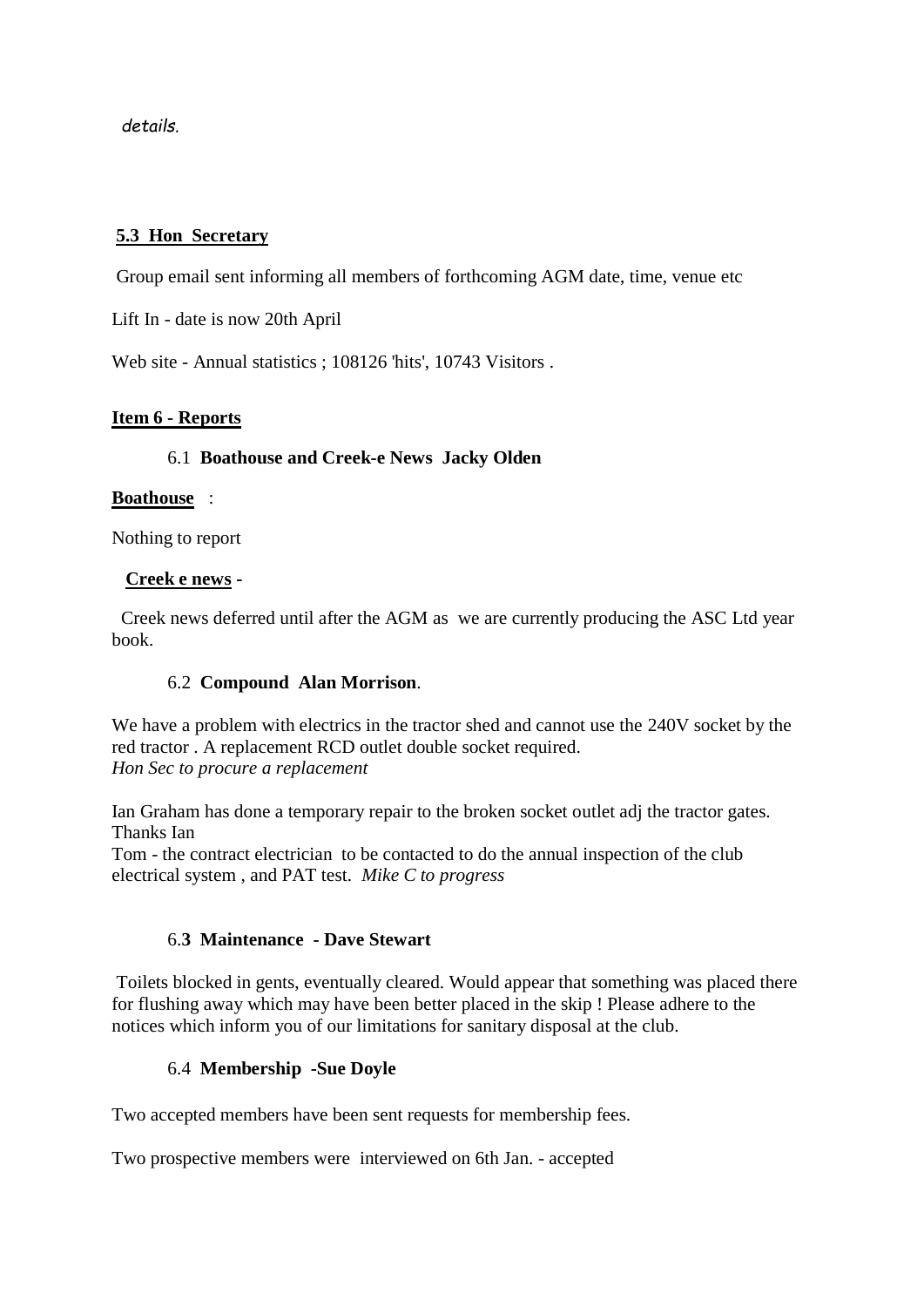Another interview planned for 3rd Feb

I am trying to catch up with the boat swopping which has happened in the last two weeks Some will necessitate fees being sent me! - deferred to renewal time

*Discussion also took place regarding those vessels / equipment that have not been used or serviced by their owners for longer than the club rules allow. A vigorous approach is required at next renewal to start enforcing our rule as we are turning away new members due to lack of pound / mooring places.*

#### 6.5 **Moorings. Keith Guy-Gibbens**

A few boat change details of various members this month but no progress with laying moorings. Hope to start getting things done this month.

Allocation of south bank mooring SB21 - agreed to allocate to Alan Morrison.

*Discussion took place regarding the costing and ownership of moorings refurbished by the block lifter team. It was stated that it's essential that any equipment used in the refurbishment of moorings i.e. blocks, chains and buoys remain the property of ASC Ltd. Is it fair therefore that although a new mooring holder is expected to pay several hundred pounds for the mooring, it never actually becomes his / her property. Further discussion deferred until next meeting when mooring master is present.*

#### 6.6 **Pontoon , Slipway, mast crane. Julian Pearson**

Julian has kindly taken over responsibility for this section from Ian .

## 6.7 **Equipment and Block Lifter Mervyn Griffiths**

. Have ordered a new bilge pump suction pipe and strum box for rascal 1.

#### 6.8 **Social Sec - Julian Pearson, assisted by Barry Andrew.**

Quiz and chips night coming up - well subscribed, Tony Wardle will be 'quizmaster'.

## **6.9 Events - Jim Hopwood**

**Drascome cruise July :** Jim has asked if the club will permit the Drascome owners to launch over the weekend of July 5/6/7 th, including some visitors, in preparation for a 2 week rally. The visitors would need to leave their cars/trailers at Ashlett for the duration. A social event / barbeque will be held on Sat 6th at the club, and all club members are welcome to attend.

*The committee are happy with Jim's request, however, we would expect to limit the numbers of visitors and would anticipate that Jim will manage ; The collection of fee's (amount to be agreed), Provide a list of visitors names, car reg , and fee paid,*